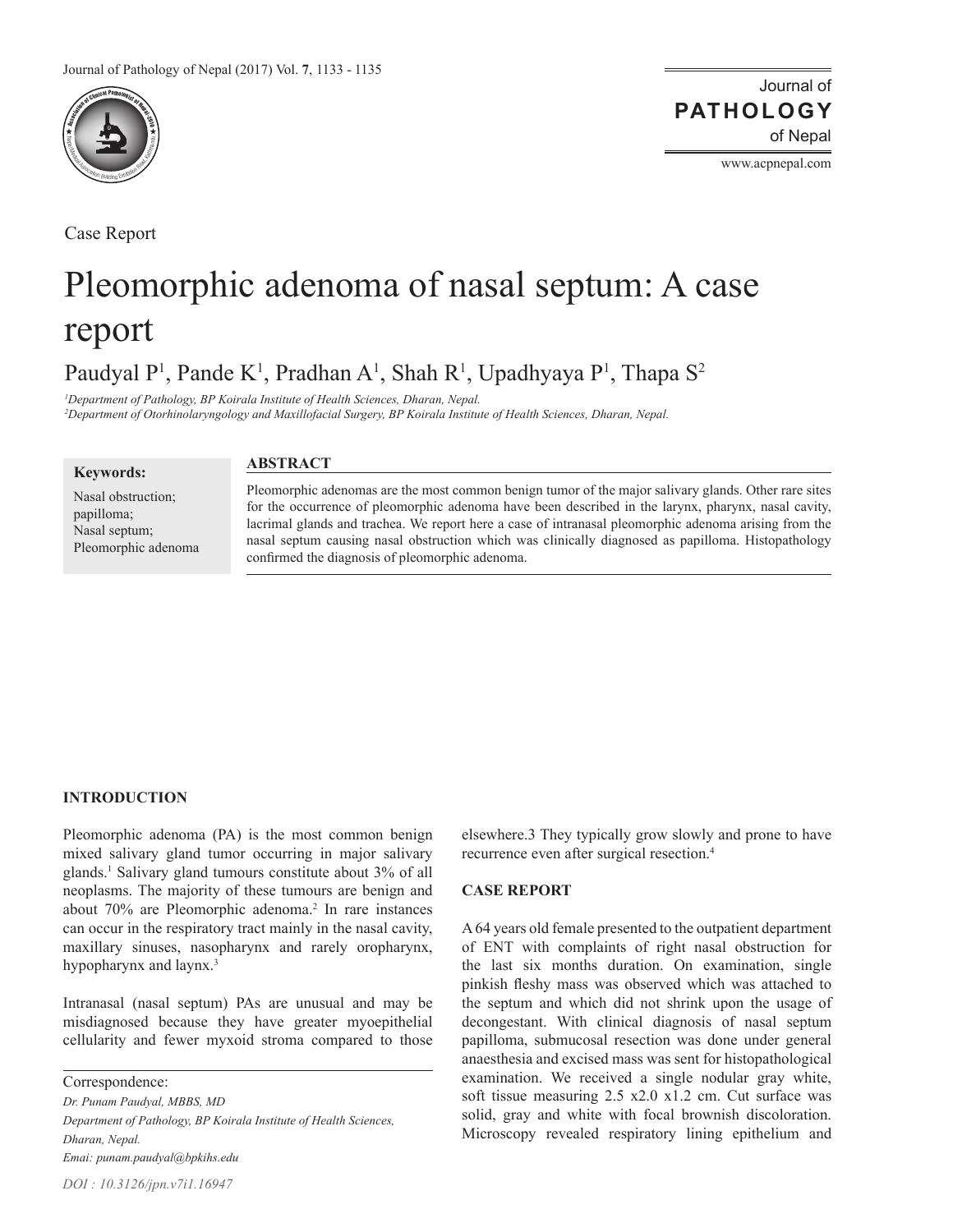

*Figure 1: Section revealing respiratory lining epithelium and subepithelium containing mixed tumor (HE stain, x100).*



*Figure 3: Section revealing ducts and tubules containing eosinophilic secretion and lined by epithelial and myoepithelial cells (HE stain, x40).*

subepithelium containing mixed tumor (fig.1). The tumor reveals epithelial, myoepithelial and mesenchymal component having myxoid, mucoid and chondroid areas (fig. 2). Epithelial components are seen in the form of ducts and tubules containing eosinophilic secretion and lined by cuboidal and myoepithelial cells. (fig. 3)

#### **DISCUSSION**

The most common tumor of the major salivary glands are pleomorphic adenoma, but in rare instances, they can occur in the respiratory tract (via minor salivary glands).<sup>5</sup> In the upper respiratory tract, the most favored site of origin is the nasal cavity, followed by the maxillary sinus and the nasopharynx.6

The first reported case in the literature of a PA of the nasal cavity was in 1929.7 Larger studies of intranasal pleomorphic adenoma includes 40 cases reported by Compagno and Wong and 59 cases reported by Wakami et al.8,9 The majority of cases occur between the third to sixth decades of life and are seen more frequently in women.<sup>10</sup> This finding is similar to our study. The main presenting feature is painless, unilateral nasal obstruction, a mass within nasal cavity and epistaxis.<sup>10</sup> In our study also patient presented to the outpatient department with the complaint of



*Figure 2: Section reveals stromal and myxoid areas along with myoepithelial cells and few ducts (HE stain, x40)*

unilateral nasal obstruction.

Histologically, Pleomorphic adenomas of the nasal cavity contain both mesenchymal and epithelial components. Although similar to tumors commonly seen in the major salivary glands, the histopathologic features of mixed tumors of the nasal cavity may resemble aggressive epithelial tumours because of the high cellularity and lack of a stromal component.<sup>11</sup> This can lead to misdiagnosis as a carcinoma. Remote chance of misdiagnosis is present because of greater myoepithelial cellularity and fewer myxoid stromas as compared to that elsewhere.<sup>11</sup> Occasionally, small acini or duct like structures filled with secretions are present along the perimeters of the more cellular foci.<sup>11</sup>

A neoplasm originating from the nasal septum has a higher risk of malignancy compared to other sites in the nose.12 Occasionally, pleomorphic adenoma can behave in a malignant fashion, the most common variant being carcinoma ex pleomorphic adenoma which has potential to metastasise.<sup>12</sup>

## **CONCLUSION**

In case of any unilateral mass presenting with nasal obstruction, pleomorphic adenoma should be considered in the differential diagnosis. Tumor of the nasal septum has a higher risk of malignancy and potential for tumor recurrence, so, long term follow up and careful examination of the nose (endoscopic) are necessary.

#### **ACKNOWLEDGEMENT**

We would like to acknowledge the contributions of all the faculties, junior residents and technical staffs of department of Pathology, BPKIHS for their help in preparing manuscript. We are very grateful to Prof Dr Smriti Karki and Prof Dr Arvind Kumar Sinha for their constant support.